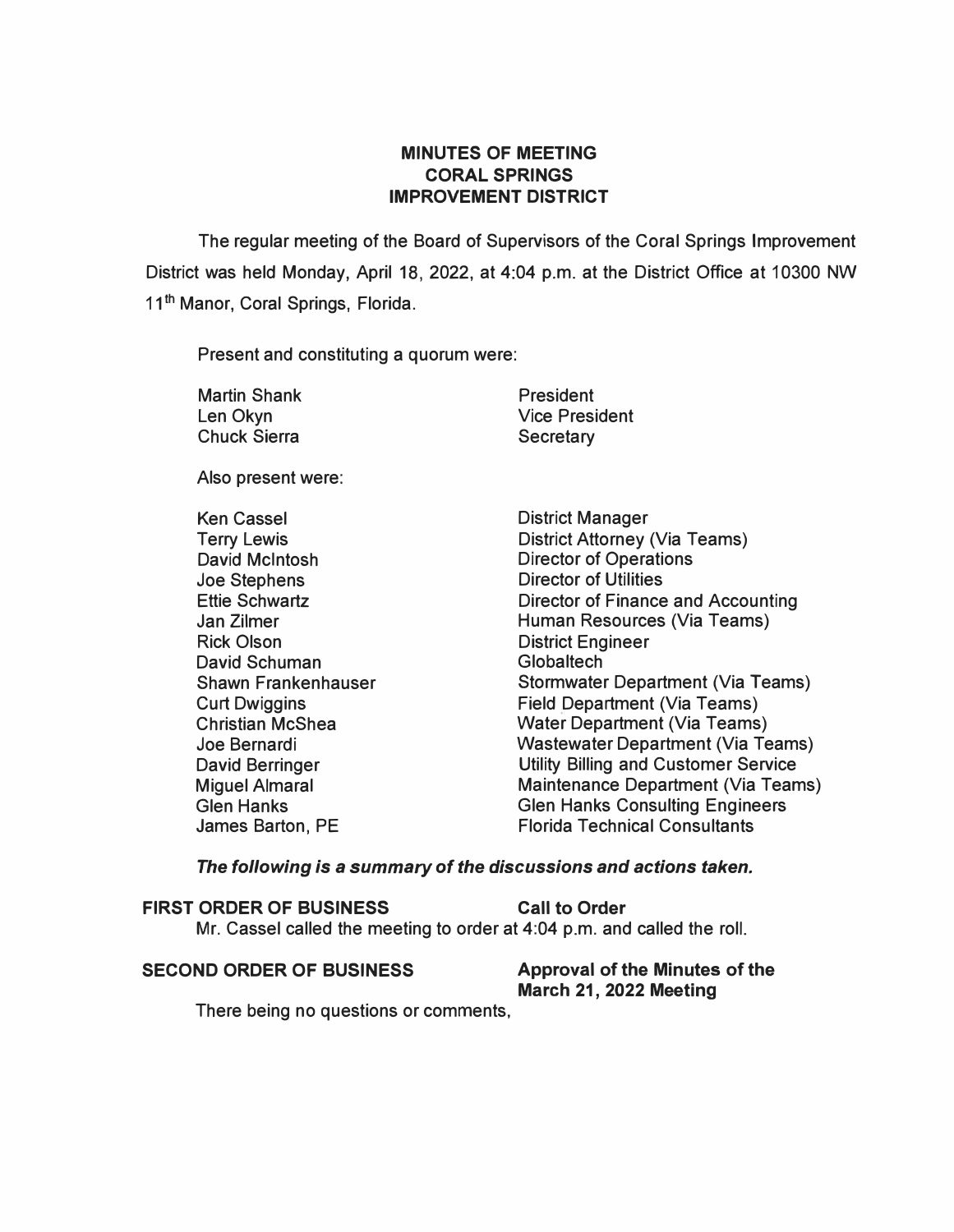On MOTION by Mr. Okyn seconded by Dr. Shank with all in favor, the minutes of the March 21, 2022 meeting were approved.

# **THIRD ORDER OF BUSINESS Audience Comments**

There were no audience comments.

#### **FOURTH ORDER OF BUSINESS Financials for March 2022**

There being no questions or comments.

On MOTION by Mr. Okyn seconded by Dr. Shank with all in favor the March 2022 financials were approved.

# **FIFTH ORDER OF BUSINESS Consideration of Permits**

*Let the record reflect Mr. Sierra joined the meeting.* 

**B. Consideration of ROW Permit 2022-3, for Installation of Conduit on 1533 NW 111th Avenue**

Mr. Cassel reviewed the request for permit.

- ► The project is located within District property, just outside of the right-of-way.
- $\triangleright$  This is one of several projects AT&T is working on and has entered into cost recovery agreements with the District.
- $\triangleright$  The work will be approximately 5 feet into District property at the end of the canal.
- $\triangleright$  Approval was recommended.

On MOTION by Mr. Okyn seconded by Mr. Sierra with all in favor Permit 2022-3 was approved.

**A. Consideration of SWM Permit 2020-6 for the Eagle Trace Tennis Center** Mr. Hanks provided a review of the project, and the following was discussed:

- The project is for a new Tennis Center building as well as some changes to the recreation area near the Tennis Center.
- Two tennis courts will be converted to a parking lot.
- There will be some new play areas and a dog park.
- This area was initially designated as low-density development, requiring a maximum 25% of impervious area. A variance is required in addition to a permit.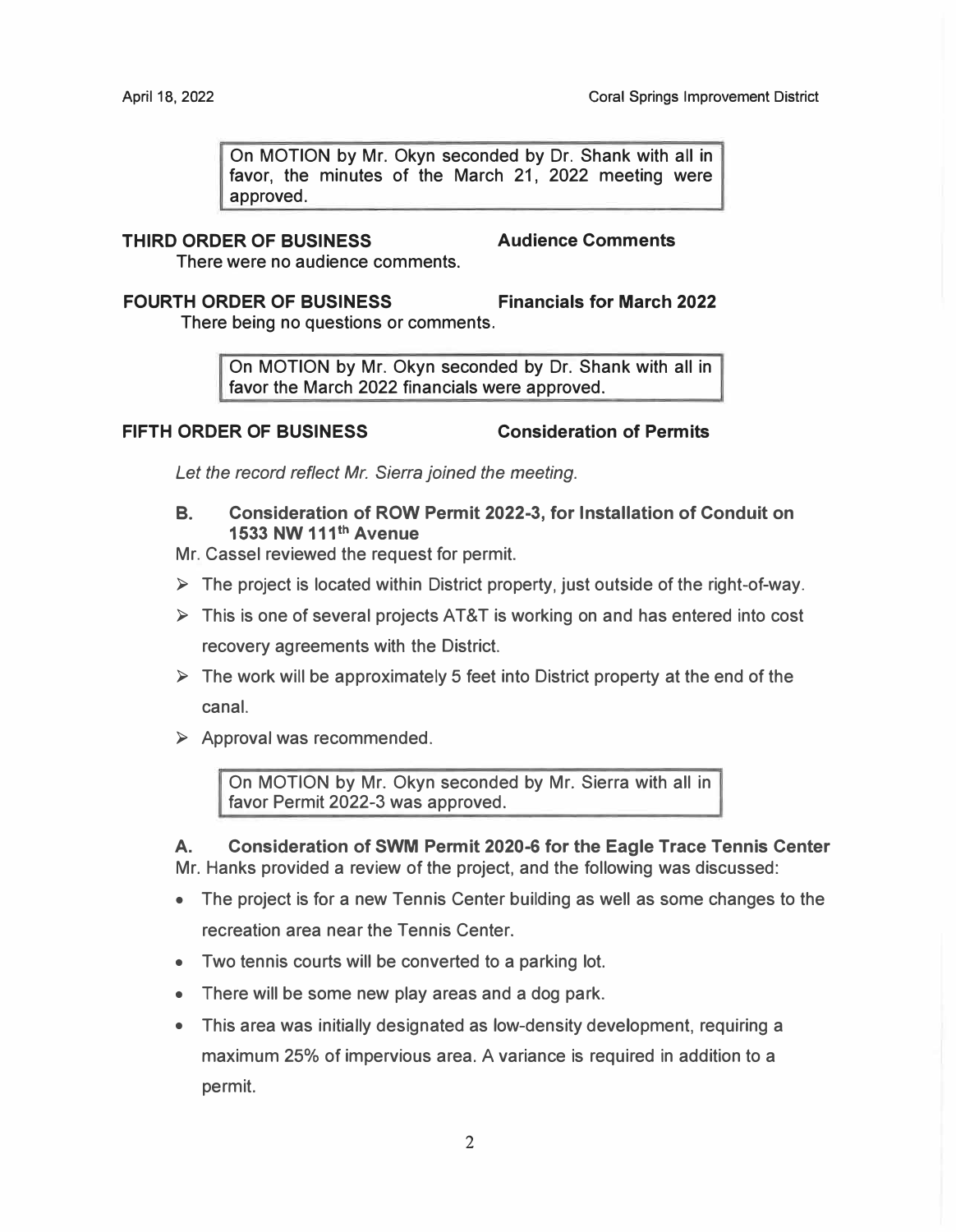- There was discussion regarding clay tennis courts and their permeability.
- Mr. Hanks noted there will also be permeable pavers.
- Dr. Shank expressed concern with providing a variance two-thirds less than what is required for a ten-year storm. It is an enormous amount being the criteria was redone two years ago.
- Discussion ensued and Mr. Hanks noted they are compliant with the 100-year flood and are making improvements towards the 10-year flood. This is what has been done in the past for redevelopment.
- Dr. Shank asked if the District can impose a special assessment if they do not comply with the special conditions. Mr. Lewis responded yes.
- Mr. Lewis stated if you have a facility that was approved long ago with essentially no surface water management or on-site storage, the landowners can claim they have a vested right to what they have.

On MOTION by Mr. Okyn seconded by Mr. Sierra with all in favor this item was tabled.

**SIXTH ORDER OF BUSINESS Discussion and Consideration of Setting a Fee for the Initial Pre-Meetings for Developers to Minimize Potential Cost Recovery Agreement Costs and Improve Communication** 

The following was discussed:

- The developers often want to discuss the project prior to applying and entering into a cost recovery agreement.
- This requires a significant amount of staff's time and often Mr. Hanks needs to become involved.
- This will also streamline the process.
- Mr. Hanks stated a single fee is a more appropriate measure because it will filter out frivolous questions.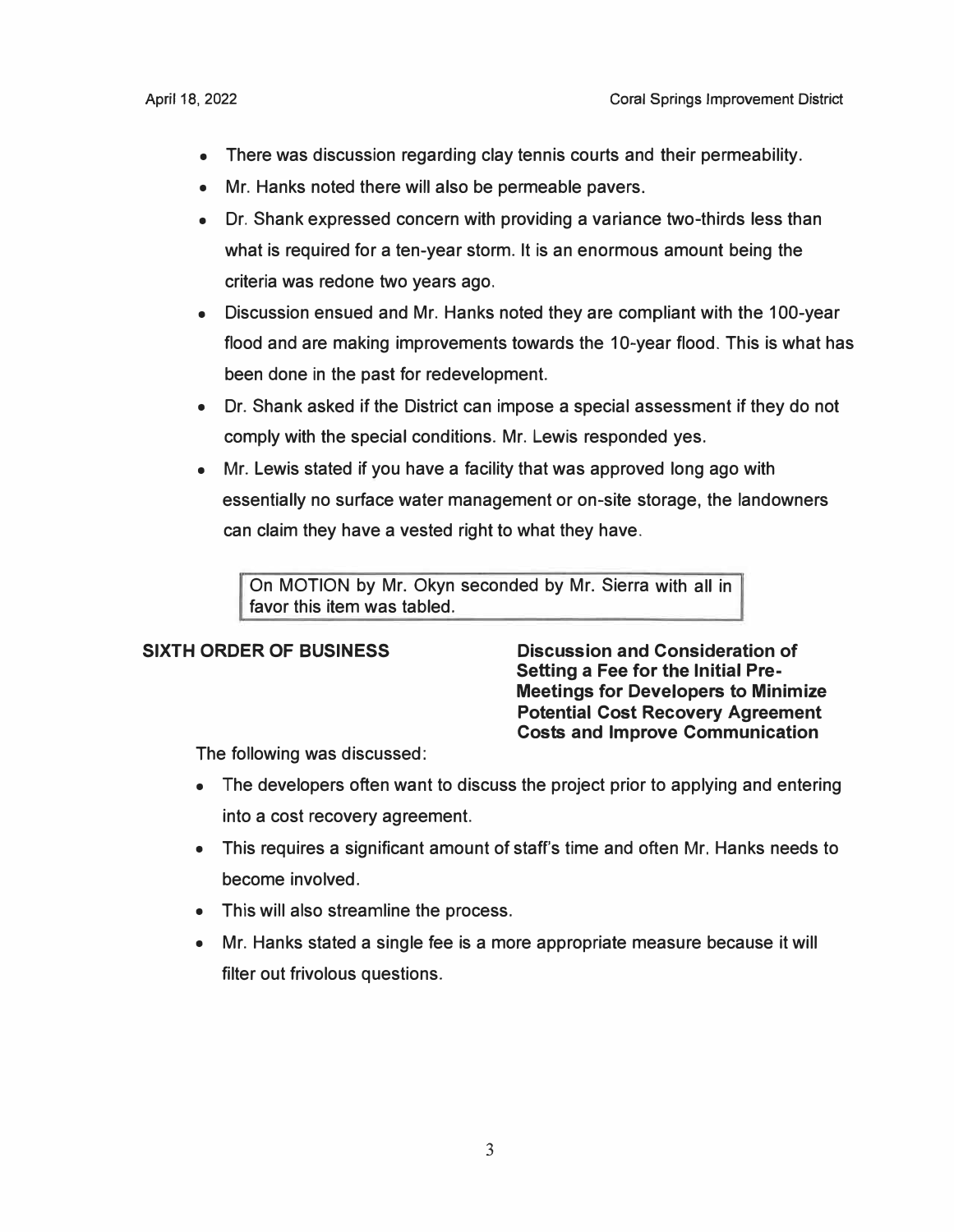On MOTION by Mr. Sierra seconded by Mr. Okyn with all in favor a pre-application fee of \$500 was set for single family homes and a pre-application fee of \$1,000 was set for commercial and non-single-family projects.

**SEVENTH ORDER OF BUSINESS Ratification of Purchase of a Variable Frequency Drive (VFD) for Deep Well Pump P405 in the Amount of \$15,232**  *(the VFD failed and even though the model is no longer manufactured, staff was able to find an exact replacement in new old stock at Industrial Solutions Authority, LLC, saving the District from having to make electrical modifications and programming, which would have required additional spending)* 

> On MOTION by Mr. Okyn seconded by Mr. Sierra with all in favor the purchase of a VFD for deep well pump P405 in the amount of \$15,232 was ratified.

- Mr. Stephens noted they are looking for a spare to have as a backup since these are obsolete.
- Mr. McIntosh stated they are also looking into a different newer brand that can be modified.

# **EIGHTH ORDER OF BUSINESS**

**Consideration of Proposal by Florida Technical Consultants, LLC in an Amount not to Exceed \$145,440 for Conducting Updates to the District's GIS System Based on Existing Record Drawings and Material** *(work will be done under the contract between Cooper City and FTC, which the District piggybacked on in January of 2020)* 

The following was discussed:

- Mr. Dwiggins reviewed the FTC proposal to correct the District's data, based on as-built drawings.
- Mr. Barton noted they will research and include other utility lines if they receive the information.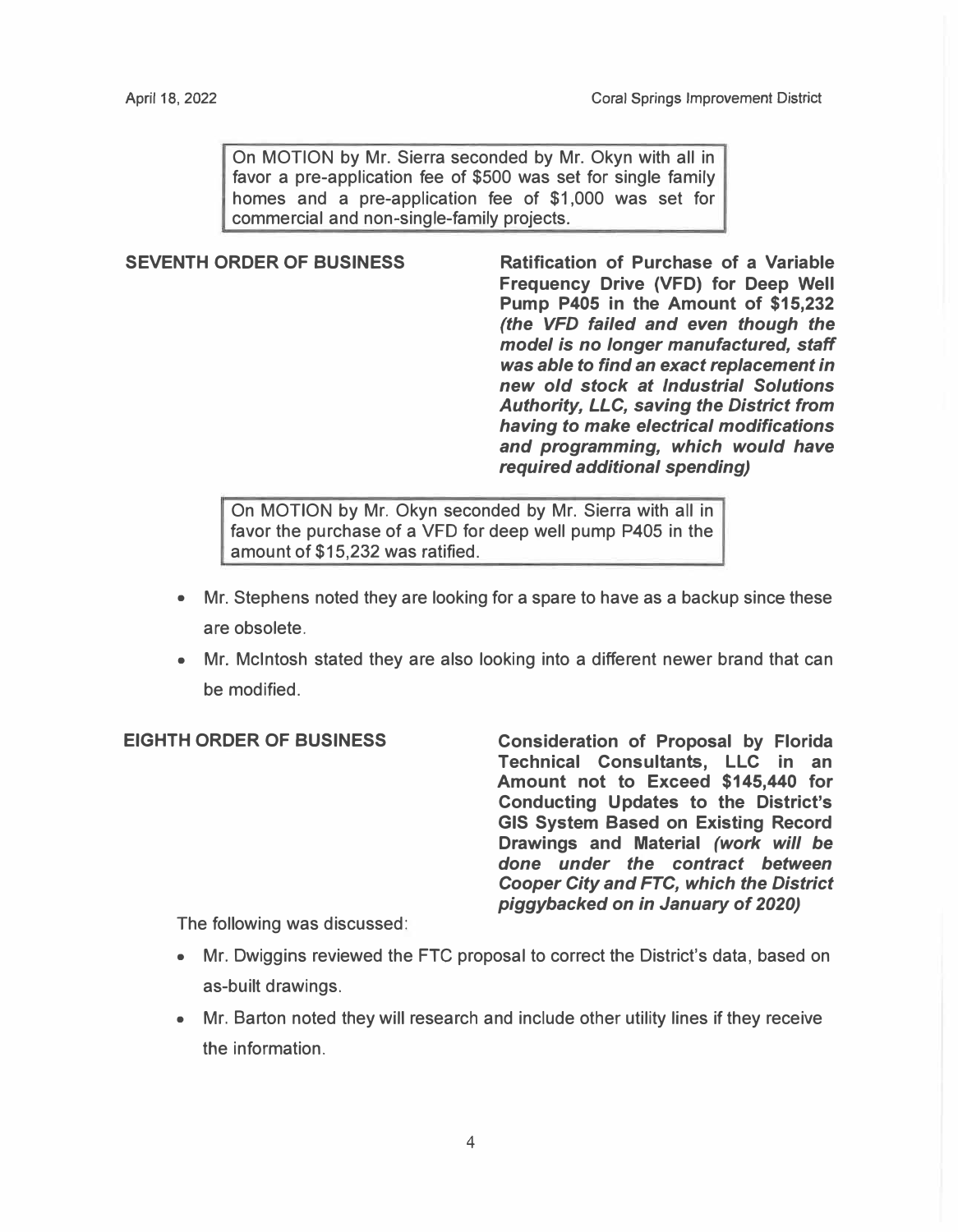- Mr. Lewis noted this kind of information is exempt from public records. They will have to figure out a way to keep it confidential.
- Mr. Barton noted you need a password to obtain the information.

On MOTION by Mr. Okyn seconded by Mr. Sierra with all in favor the proposal from FTC was approved at a cost not to exceed \$145,440.

**NINTH ORDER OF BUSINESS Consideration of a Request by Staff for Board Approval of a Contract with Brightview Landscape Services as the Low Bidder to the District Advertised RFP for Landscaping Services at (\$67,760 annually (\$5,647 monthly), Staff also Requests Board Approval to Engage the Next Lowest Bidder if the Contract is Terminated for Any Reason**  *(all bidders are qualified)* 

Mr. Stephens reviewed staff's request.

On MOTION by Mr. Okyn seconded by Mr. Sierra with all in favor a contract with Brightview Landscape Services as the lowest bidder at an annual cost of \$67,760 was approved and staff was authorized to engage the next lowest bidder if the contract is terminated for any reason.

# **TENTH ORDER OF BUSINESS Consideration of Work Authorizations**

- **A. Work Authorization #191 for CSID North Blower Room Blower Replacement at a Total Cost of \$[919,363.63](https://919,363.63)**
- Mr. Olson reviewed the work associated with replacing the north blower room

blower. Discussion ensued.

On MOTION by Mr. Okyn seconded by Mr. Sierra with all in favor Work Authorization #191 was approved at a total cost of [\\$919,363.63](https://919,363.63).

#### **B. Work Authorization #201 for Site 15 Bank Assessment & Design for a Total Cost of \$113,436 (Tabled Item)**

Mr. Stephens noted there is a potential resolution to Site 15, which will not require

this assessment. This item was removed from the agenda.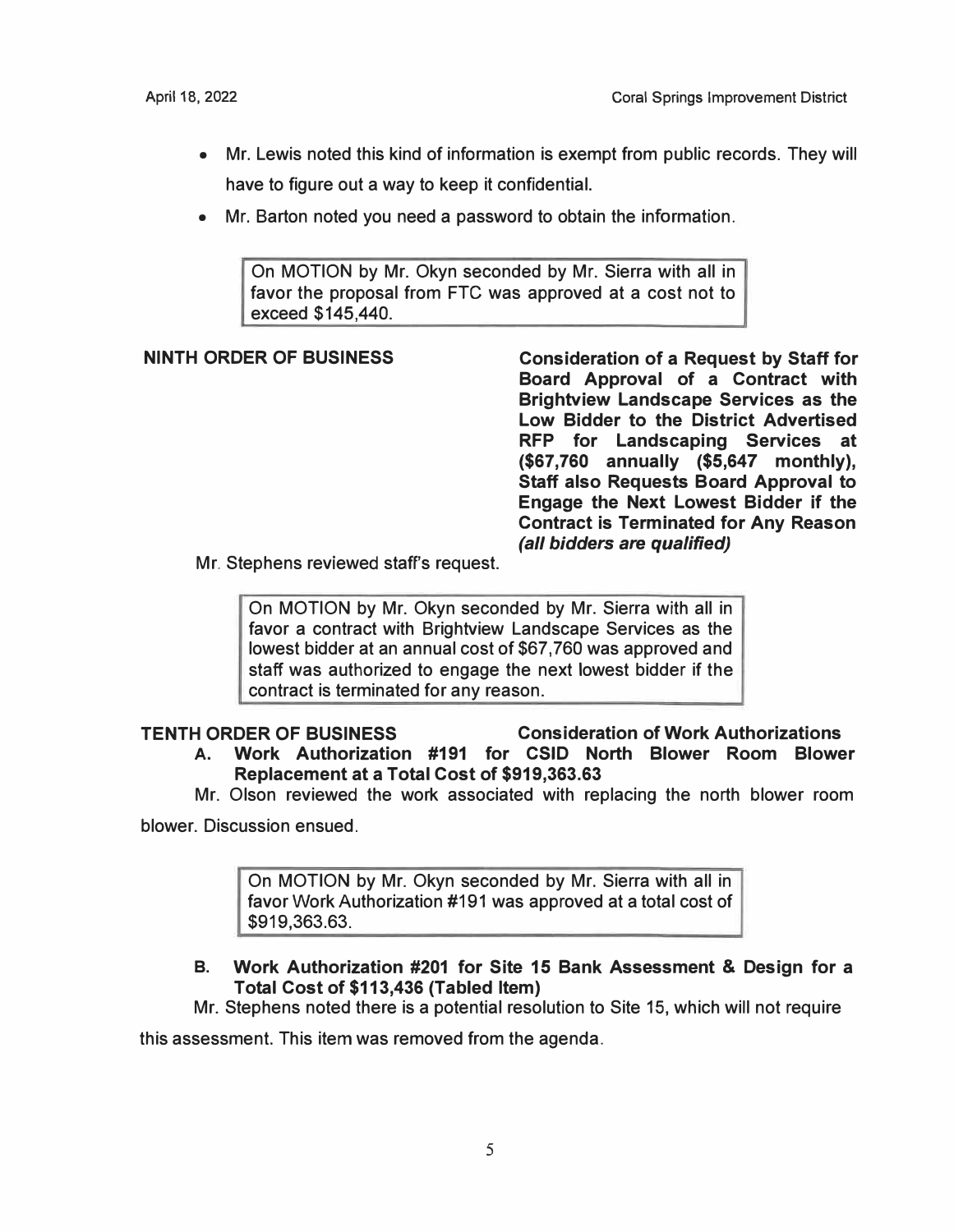## **TWELFTH ORDER OF BUSINESS Staff Reports**

- **c. Attorney**
- Dr. Shank asked Mr. Lewis about Chapter 2004-469, House Bill 1709. The following was discussed:
	- $\triangleright$  Section 9, paragraph 5, provides a broad power to the District allowing it to regulate, by resolution, whatever conditions for plats the City may approve. The conditions would have to be consistent with water management concepts or utilities.
	- $\triangleright$  Paragraph 12 also allows the District by resolution to prohibit, regulate and restrict all structures, materials and things which connect to or are part of any facility owned and operated by the District.
	- $\triangleright$  Section 42 addresses the levying of special assessments.
	- $\triangleright$  Sections 46, 50 and 51 yields the District control of all it's facilities. There is a provision in Section 50, which mimics the lnterlocal Agreement Act.
	- $\triangleright$  The District has a broad array of authority.
	- ► Special Acts generally trump general laws.
	- ► Mr. Lewis suggested obtaining an Attorney General Opinion on the removal of trees.
- Mr. Lewis reported on CS/CS/ House Bill 921, which goes into effect July 1, **2022.**

# **A. Manager - Ken Cassel**

Mr. Cassel reported on Canal C-2, which connects to Lake Coral Springs. After further staff review, it was determined it does not belong to the District. The District has a flowing easement, but the rest of it belongs to the HOA.

# **B. Department Reports**

# • **Operations - David McIntosh**

Mr. McIntosh reported the following:

- $\triangleright$  They are preparing for the Open House.
- $\triangleright$  Each department will set up a display.
- ► He is 90% confident a representative from Broward County Naturescape will be there to go over high efficiency sprinklers with the residents.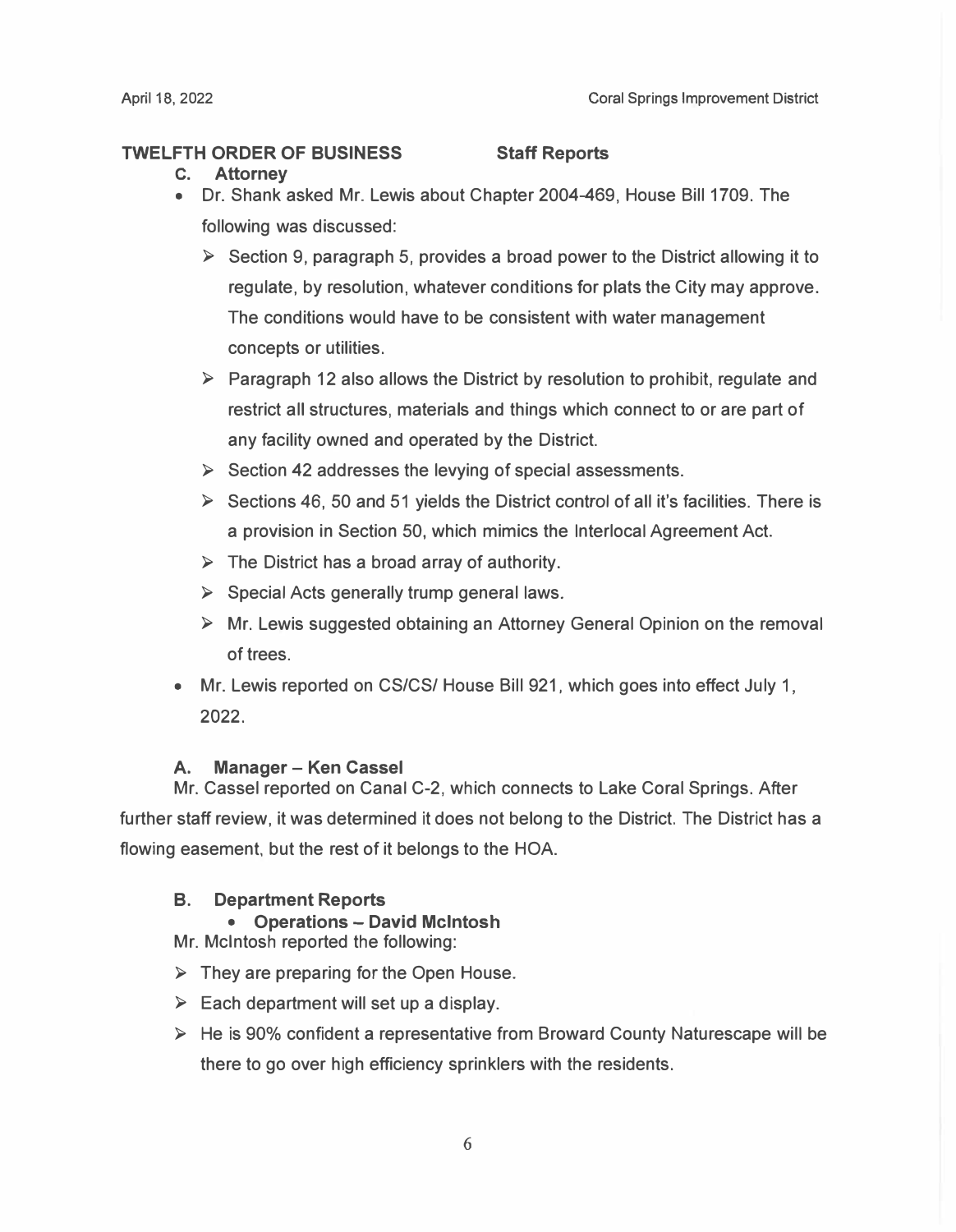- ► The Lake Coral Springs HOA President wants to meet with the District regarding his understanding of maintenance.
- ► He discussed the Pervious Paver Program. They have not awarded any credits yet and asked if the Board wants to increase the amount. Dr. Shank thinks it needs to be publicized more.
- $\triangleright$  Mr. Stephens noted they have had applications come in, but the criteria is too stringent. Discussion ensued and it was noted the description of qualified pavers needs to be updated.

#### • **Utilities Update** - **Joe Stephens**

Mr. Stephens reported the following:

- ► WSO, who was contracted to do the leak detection survey, has bumped the District to mid-June because of a delay in another project. A virtual meeting is set up for May 18, 2022 to discuss preparations.
- ► SFWMD is requesting information on the District's water supply and projections. He is working with Mr. McShea on gathering that information.
- ► Ms. Monica Ospina, from the City of Coral Springs, requested information on chemical usage.
- ► He will attend the Florida Water Resources Conference next week.

#### • **Utility Billing Customer Service Report** - **Dave Berringer**

Mr. Berringer reviewed his report, a copy of which is attached hereto and made part of the public record.

#### **ELEVENTH ORDER OF BUSINESS Engineer's Report**

Mr. Olson reviewed his report, a copy of which is attached hereto and made a part of the public record.

#### **TWELFTH ORDER OF BUSINESS Staff Reports (Continued)**

# • **Water** - **Christian McShea**

Mr. McShea reviewed his report, a copy of which is attached hereto and made part of the public record.